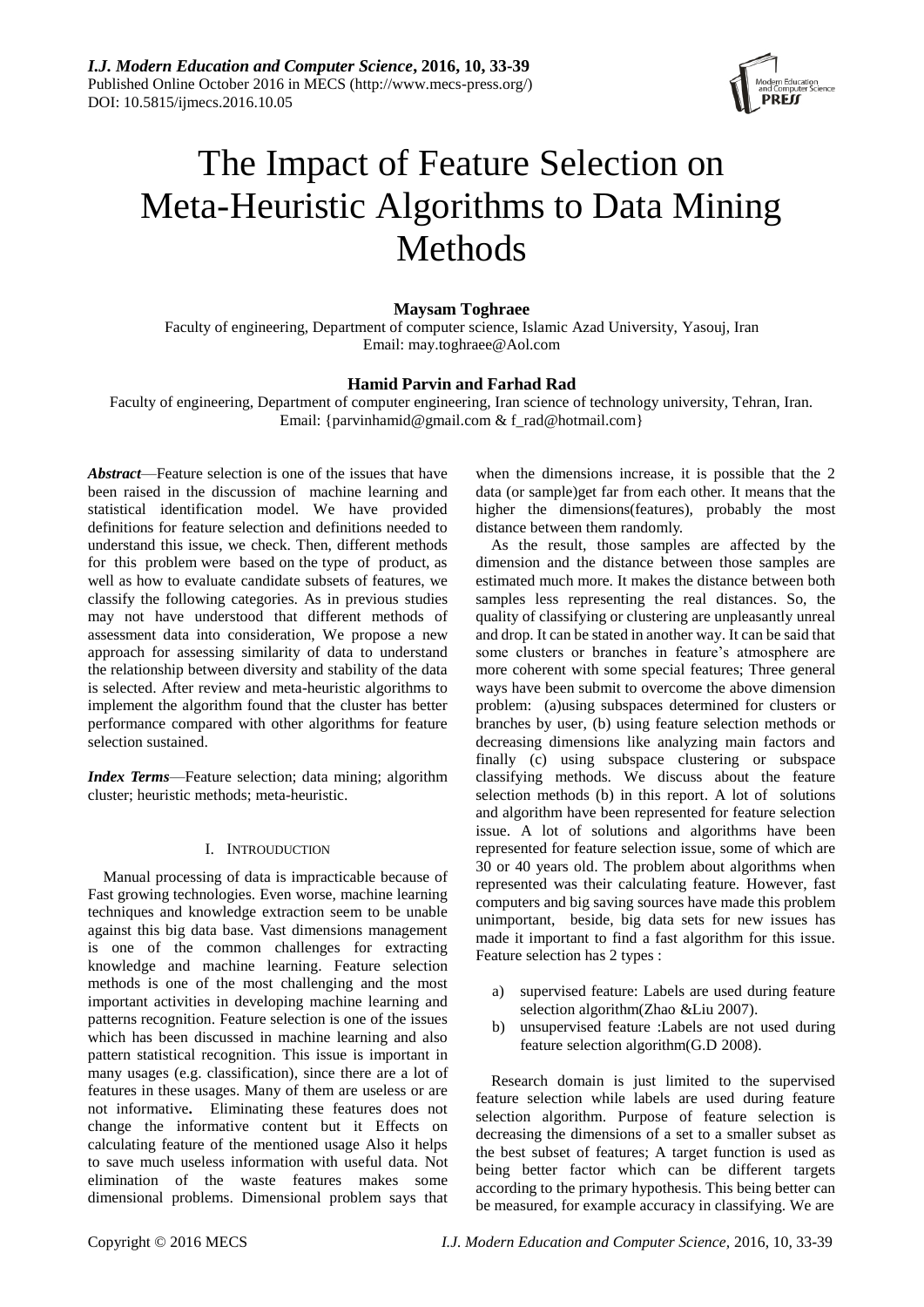seeking for the below targets using local searching methods and imitating the nature searching algorithm; a) discuss about the feature selection efficiency methods.

b) explain the assessing algorithm of this research c) looking for tests and results from these methods using real data sets.

### II. EFFICIENCY FUNCTION METHODS

Different types of efficiency function for various subsets includes (1) wrapper methods, (2) embedded methods, (3) filter methods

*Wrapper methods:* To asses each of the candidate feature subsets, a classifying model is done on those features(instruct and produce). We consider the accuracy of the trained classifier on a distinct experimental set as the efficiency amount of that candidate subset. It is clear that however these methods are suitable for efficiency, they are slow and are complicated in calculation. Since these methods teach a classifying model for each assessment of efficiency function, these methods are appropriate for the environments with subset generator similar to the optimization algorithm of nature imitation. Utilized methods of classified model during learning the educational data set, feature selection is done implicitly. An example of this kind of feature selection methods is decision tree classifying model. As these methods are explicitly part of feature selection methods, we do not use these methods .

*Filter methods,* Set of different subsets of features are placed according to a factor. Then we can choose their best. The problem is that these methods try to find the best subset of features out of candidate subset  $2^n$  . Producing all of them is hard and inapplicable but since calculating the efficiency function in these methods is mostly fast(the accuracy of classified model is not on selected features), they are appropriate for environments with subset generators similar to optimization algorithms of nature imitation.

# *A. Efficiency function*

To calculate the efficiency function, we should first calculate the relationship of each feature with other features and label.

After calculation of each feature with other features and label, selecting features is done regarding to relationship amount of each feature with other features and labels. To do this, methods depended on evolutional algorithms have been represented for selecting subsets of features, in this chapter we discuss about the efficiency function of this algorithms. We are seeking for 2 targets in feature selecting . First, an evolutional algorithm is looking for subset of features which has the most relationship with label and second the selecting features have the least relationship with other selecting features. Both are demonstrated in evolutional algorithms of efficiency function explicitly .

Now, we use the following relation which shows the variation of selecting features and label similarity of selecting features to calculate the efficiency of this chromosome .

$$
fit_{ch} = \sum_{i=1}^{f} lesser(max_{k=1}^{f}(|cor(X_i, X_k)|
$$
  
× and(ch<sub>i</sub>, ch<sub>k</sub>)), th<sub>2</sub>) × α  
+ greater(|cor(X<sub>i</sub>, T)|, th<sub>1</sub>) (1)

Where f is the amount of features and  $\alpha$  is the big positive number, th<sub>1</sub> and th<sub>2</sub> are two thresholds which should be adjusted by the user,  $ch_i$  shows Ith of chromosome  $|A| + \leq$  is shows the absolute value,  $\text{cor}(X_i, X_k)$ shows the relationship of I th and k th features , and  $(ch<sub>j</sub>, ch<sub>k</sub>)$  show the logical operator (output is 1 when both inputs are 1,otherwise function output is 0) , (a,b) is greater than1 if  $a \ge b$ , otherwise function output is 0 and function(a,b) is less than 1, if  $a \leq b$ . otherwise function output is 0 .

## III. EVALUATION ALGORITHMS

# *A. Genetics Algorithm*

The main idea of evolutional algorithms were presented in 1960 by Ritchenberg. Genetic algorithms are derived from this type of algorithm. In fact the computer search methods based on optimization algorithms based on the genetic structure of chromosome's by john Holland(1970) was introduced at the university of Michigan(A.mehdi;1386). The most extensive definitions of genetic algorithm are from Goldberg's book: "Genetic algorithms is machine learning model, its behavior is an example of the evolutionary processes in nature". Genetic algorithm is one the strongest methods derived from the nature which seeks for the problem randomly. This search is seeking for creating better answers in each generation compared to the answers of previous generations which represents one of the best forms of number optimization on the issues of science and engineering (masoudian & et al;2007). We explain the genetics algorithm steps of the set's features. This subset of main features is known based on (C . Meyers &et al; 1996): First we answer the question by defining a chromosome structure(coding). Introducing the fitness function, we explain the quality of the given answers in each chromosome numerically. Then we generate some chromosomes randomly(or semi-random. And the chromosomes are known as the initial population. We have some answers for the problem in this step which have lower quality. The quality of each chromosome of the population is specified according to fitness function we specified. Now we select two chromosomes for reproduction using an appropriate method (A method in which the probability of chromosome selection with better fitness amount is more than a chromosome with less fitness amount). Then using these two chromosome, we create a new chromosome(mating). We change some genes of some chromosomes having a specified probability. Selecting,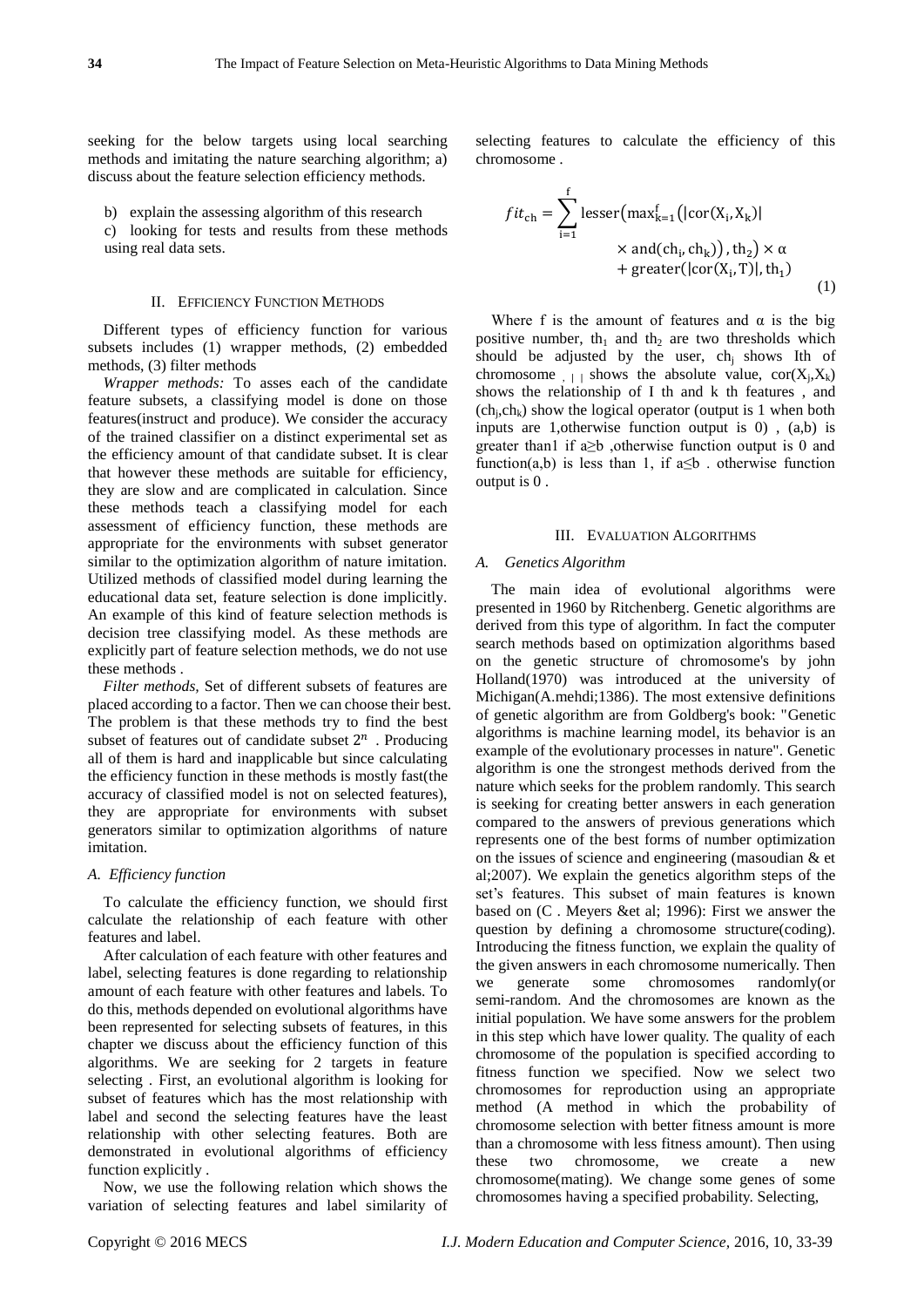recombination and mutation steps make a new population of chromosomes(new generation). If the chromosomes tend to the demanded answer ,reproduction process stops. Otherwise creating a generation out of the previous generation continues until we reach to a desired answer or ending the algorithm, condition .

#### *B. Particles swarm optimization algorithm*

In 1995, Kennedy and Eberhart offered particle swarm optimization algorithm for the first time as a non-deterministic search methods for functional optimization (Kenndy &et al,1995). This algorithm has got inspired from the collective movement of the birds that were seeking for food. A group of birds are looking for food in a space randomly. There is only one piece of food in the discussed space. None of the birds know the location of food. One of the best strategies can be following a bird who is closer to the food. This strategy is the basis of the algorithm ( M. carvalho& et al, 2006). Each solution, which is called a particle, is the same as a bird in the algorithm of a mass movement of birds. Each particle has a fitness value which is determined by a fitness function. Particle swarm works based on this principle. In each moment each particle sets its location according to the best location in which it has been located in the searching atmosphere and in the best location which is in its neighborhood. the time passing.  $X_i^{(t)}$ determines the ith position of the particle in the  $t<sup>th</sup>$  time. Also, each particle needs a speed for moving in the space.  $V_i^{(t)}$  is the speed of i<sup>th</sup> particle in t<sup>th</sup> time. Adding speed to the position of each particle, a new position can be considered for the particle. The function of updating the position of particle is as below :

$$
X_i^{(t+1)} = X_i^{(t)} + V_i^{(t+1)}, \text{where } X_i^{(t)} \sim u(X_{\min}, X_{\max})
$$
\n(2)

The suitability of a particle in the search space is evaluated by the fitness function.

# *C. Colony Bees Artificial Algorithm*

Ants algorithms based on intellectual foundation can be simply stated in one sentence: Ants select the best way between different ways of reaching food among the barriers in nature. The short way is always chosen. Ants secrete a substance called pheromone after finding food which is seen white after the rain. They find their way finding the pheromone way. Bees are in three groups in colony bees algorithm bees:

Worker bees, the audience and the pioneers(scout). A honey bee stays in dance region to make a decision for choosing a food source is called searching honey bee and and a honey bee, which is looking for the specified is called worker bee. A bee which searches randomly is called pioneer honey bee(scout). In the bees algorithm, worker bees are half of the population and the other half are searching bees. For every food source there is only one worker bees, in other words, the number of worker bees around the hive equals the number of food sources.

The worker bees who are tired of working in the food supply are leading wasps browser. The main steps of the algorithm is given below:

#### **Initialization**

#### **Repeat**

- a) The location of worker bees in food supplies in memory
- b) The location of searching bees in food sources in memory
- c) Sending the pioneer wasps bees to search for new food sources.

# **(Until the desired situation gets achieved).**

A searching bee chooses the food source regarding the possibility related to that source,  $P_i$ , which is calculated by the following phrase:

$$
P_i = \frac{fit_i}{\sum_{n=1}^{sn} fit_n}
$$
 (3)

Where  $fit_i$  is the fitness value of the solution i by worker bees. That is in proportion to the amount of nectar in food source in position i. SN is the number of food sources that equals the number of worker bees (EB) or searching bees (OB). In this method, the worker bees interchanges their information with the searching bees . In order to produce a selected food situation already, bee algorithm uses the above phrase :

$$
V_{i,j} = x_{i,j} + \phi_{i,j}(x_{i,j} + x_{k,j})
$$
 (4)

Where  $K \in [B_n]$  and  $j \in [D]$  are selected randomly. Although K is determined randomly, but must be different from i.  $\phi_{i,j}$  is a random number between [-1,1].This variable controls generating the neighbor food source around the  $Xi$ , j and shows the comparing changes of the food source positions by the honey bee visually. More the difference between  $Xi$ , j and  $Xk$ , j decreases ,deviation from  $Xi$ , j situation decreases. If the parameters generated by these operations are more than their preset amounts, this parameter Parameters can be selected as an acceptable value( D.Karaboga;2007).

$$
X_1^j = X_{\min}^j + rand[0,1](X_{\max}^j - X_{\min}^j)
$$
 (5)

After generating and fitting the new population new selection is done out of the new population. These are continued as long as the number of iterations of the algorithm ends.

#### *D. Big Bang Algorithm*

First algorithm was introduced by Eksin and Erol (I.Eksin&K.Erol,2006). This algorithm uses the phenomenon of the big bang and then the contraction of the universe in the center of gravity. This algorithm has higher speed of convergence compared to other algorithms. Particles are scattered in searching space randomly like other evolutional algorithms which is called big bang phase (c.v. camp,2007). each particle has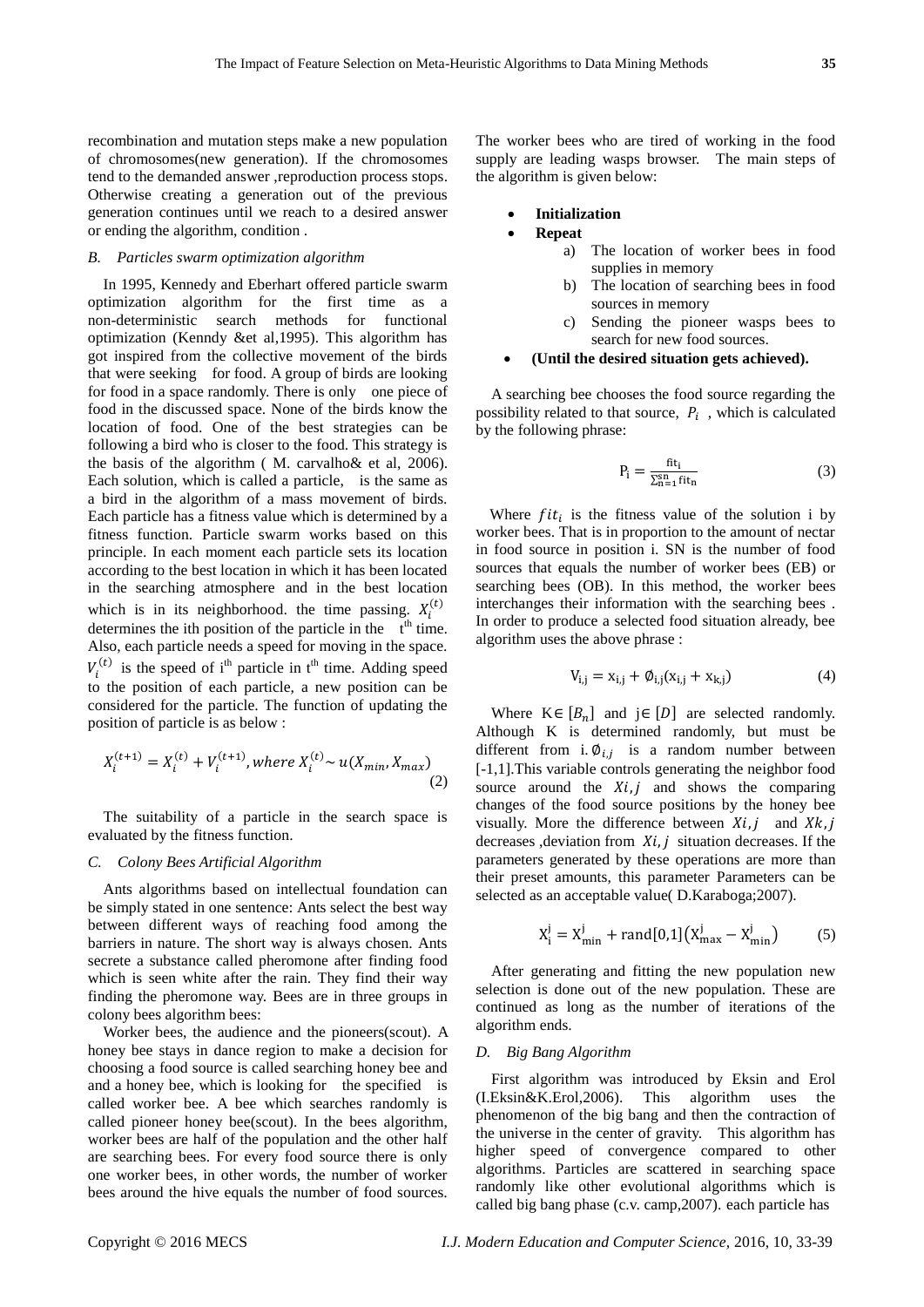a position which determines what is the particle coordinates in the search space. Position of the particle changes by its movement in phase, all the particles accumulate around the center of gravity. This phase acts like a converging operator which is calculated through the following equation :

 $\mathbb{R}$  is  $\mathbb{R}$ 

$$
X_i^{(k)} = \frac{\sum_{j=1}^{N} \frac{X_i^{(k,j)}}{f_j}}{\sum_{j=1}^{N} \bar{f}_j} \qquad i = 1,2,3,4,...,c \qquad (6)
$$

Where  $X_i^{(K)}$ , is the i<sup>th</sup> particle of the center of gravity in k<sup>th</sup> repetition.  $X_i^{(k,j)}$  is the I<sup>th</sup> component of j<sup>th</sup> particle produced in  $k^{\text{th}}$  repetition.  $f_j$  is the target function for point j and N is the number of points or particles and C the number of controlling variables respectively, after determining the particles center of gravity, the new position of particles can be calculated using the following equation :

$$
X_i^{(k+1,j)} = X_i^{(k)} + (X_{i\max} - X_{i\min}) \times \alpha_1 \times r \times \left(\frac{1}{k+1}\right)
$$
(7)

r is the random number,  $X_{imax}$  and  $X_{imin}$ respectively are lower and upper constraints to limit in the above equation .  $\alpha_1$  is also a parameter for limiting the search space.

#### *E. Hill climbing Algorithm*

In Hill climbing algorithm, at first an answer to the question is generated randomly. Then in a loop until the stop condition is not established for the algorithms, a number of neighbors are generated for the current mode of production and the best one is chosen among them and replaces the current mode. ( of course, another definition for the hill climbing has been stated). In general, the optimality of the answer to the algorithm is local. To run Hill climbing algorithm we need two functions: performance function and neighbor function. The performance function determines optimality of the answer. 8 minister of guards on board pairs queens returns. Neighbor function also produces current mode neighbors. In problem 8 queens are for generating neighbor modes, each of them are chosen and move once upward or downward . This means that in the worst mode of each case, there will be 16 neighboring modes that in each repetition of the loop as the best answer will be replaced neighbors. ends when there is not a better mode compared to the current mode.

# *F. Clustering algorithm*

A general trend for clustering process includes the following steps:

1. Displaying the patterns that usually involves selecting or extracting the feature.

- 2. Defining an assessment criteria of the similarity according to the data domain.
- 3. Clustering or Grouping process.
- 4. Summarization of data if needed.
- 5. Validation of system.

Displaying the patterns refers to the number of classes, available samples and the number, type and scale of features in a clustering algorithm. Some of these data are not controlled by the user. Selecting feature, Identifying process of a subset is one of the most effective features for using in clustering and feature extracting is, the process of changing some available features and generating new features.

Both of these techniques are used in order to achieve a suitable set of features and enhancing the performance of clustering. Adjacent of samples usually is measured by a function of distance between the pair of input patterns. Various criterion are used to measure distances in various fields. A simple measuring criteria such as Euclidean distance is usually used to represent the dissimilarity between the two models. Identifying conceptual similarities between the patterns , evaluation criteria could no longer be used. Grouping step has various methods. The results of the clustering can be in from of hard segmentation ( dividing data within separate groups) or phase segmentation (each sample is located in various groups with different membership grades). Hierarchical clustering algorithm represent nested chains of different divisions on the basis of dividing and combining clusters by similarity function. Non-hierarchical clustering algorithm gives a division of the samples. There are other techniques, such as possibility clustering and graph theory clustering. Summarization of is usually referred to as per-pattern model. For example, the center of gravity for each cluster could be a brief description of the sample within that cluster.

#### IV. EVALUATION METHODS

In this section, the results of applying the proposed method on different data sets and used parameters has been reported. In this section, analysis and interpretation of the results and efficiency of the proposed algorithm also briefly discussed. In this research validation includes experimental validation. In experimental validation, the efficiency of proposed algorithm is discussed in comparison with other algorithm in several real data sets. UCI standard data sets are the used datasets(it is on the machine learning website) is that almost all the result of recent studies in the field of data mining in the world are reported using this data set. These actual data are often standard. Experimental results of the proposed method and other methods with the world's valid criterion such as error size the feature set size and chosen will be reported.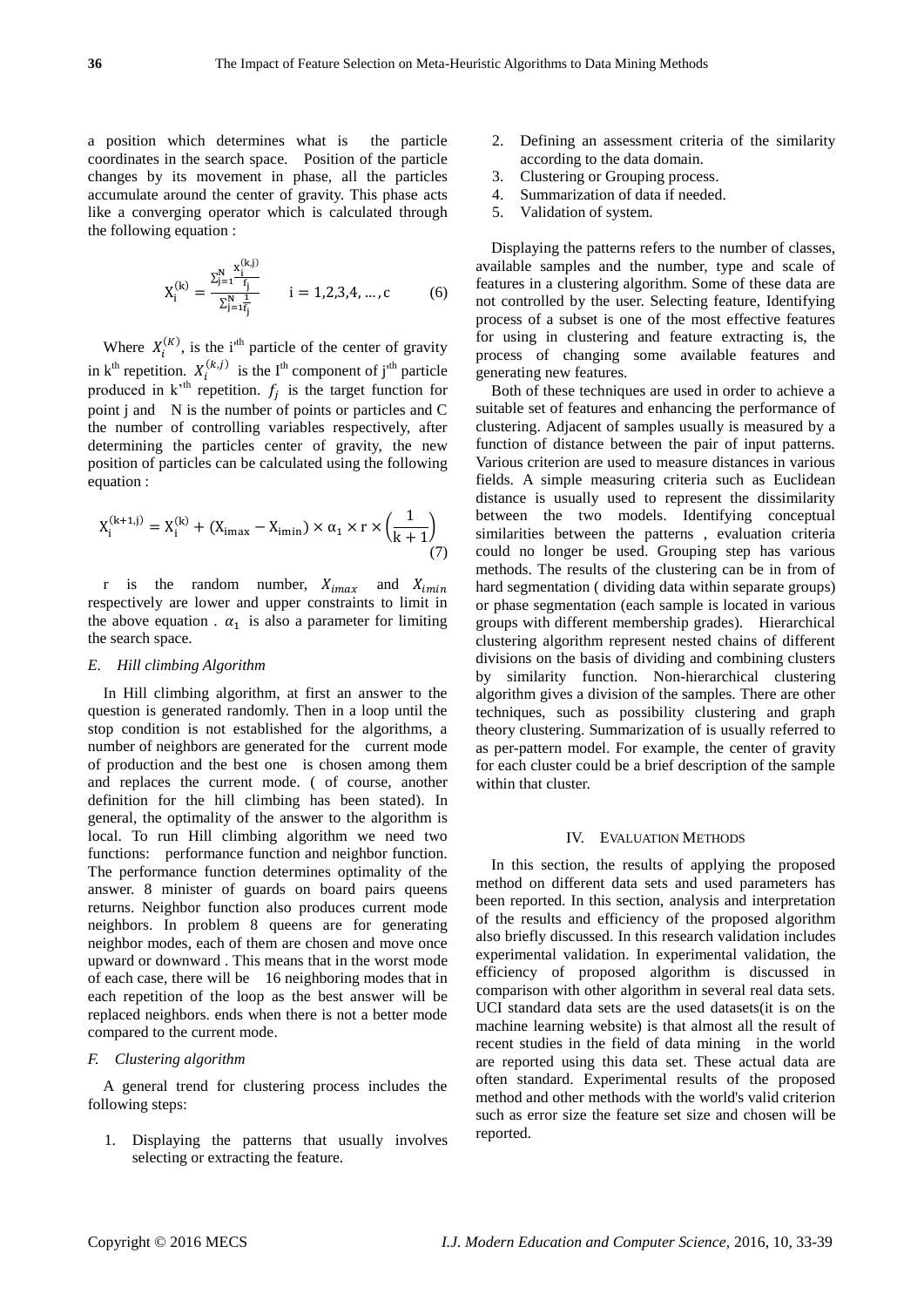| Dataset       | $#$ of | $#$ of         | $#$ of         | Data distribution per clusters   |
|---------------|--------|----------------|----------------|----------------------------------|
| Name          | data   | featur         | classe         |                                  |
|               | items  | es             | S              |                                  |
| <b>Breast</b> | 404    | 9              | 2              | 444-239                          |
| $Cancer*$     |        |                |                |                                  |
| Bupa*         | 345    | 6              | 2              | 145-200                          |
| $Glass*$      | 214    | 9              | 6              | 70-76-17-13-9-29                 |
| Galaxy*       | 323    | $\overline{4}$ | $\mathcal{I}$  | 51-28-46-38-80-45-35             |
| SAHeart       | 462    | 9              | $\overline{2}$ |                                  |
| *             |        |                |                | 160-302                          |
| Ionosphe      | 351    | 34             | 2              |                                  |
| $re^*$        |        |                |                | 126-225                          |
| $Iris*$       | 150    | $\overline{4}$ | 3              | 50-50-50                         |
| Wine*         | 178    | 13             | 3              | 59-71-48                         |
| Yeast*        | 1484   | 8              | 10             | 463-5-35-44-51-163-244-429-20-30 |

Table1. Datasets used in the first experiment in this thesis. Starred dataset"\*" are real data sets

It should be mentioned that all results represented in this thesis are achieved, because the test results are so strong and extendable, with an average of 10 separate performance. In the first experiments have been performance on several real data sets. The actual data sets have been derived from machine learning website (Newman,1998). These data sets is presented in the table above. until the test results be at the maximum amount of strength and be extendable. Test results of the standard features of these data sets have been reported. in other words, each of the properties of this dataset with zero mean and variance one,  $N(0,1)$  are standard. Thresholds  $th_1$  and  $th_2$  changing from 0,1 to 0,9 and training set size from 10 percent to 90 percent, different levels of accuracy are achieved. Notice that each performance is done10 times repeatedly. In all cases the maximum population size should be adjusted on 50 and the maximum generation size on 50 .

#### V. RESULTS FROM ALGORITHMS



Fig.1. Selecting and rejecting threshold error rate on the data set Nbreast in Genetic algorithm

In genetic algorithm on dataset nbreast , in selection mode, pervious error and after error were in unstable condition . so as in threshold 0.9 of me are away. But in mode (b) this errors in threshold 0.4 and 0.7 to me are hit, but will be not low error rate.



Nbreast in Hill climbing

As in the fig shown in mode(a) on the hill climbing algorithm pervious error and after error will be me ware, and will be not me hit , but in mode (b) , of threshold 0.6 to 0.9 situation pervious error and after error is better than the other thresholds. But the situation is such that the error rate isn't low.

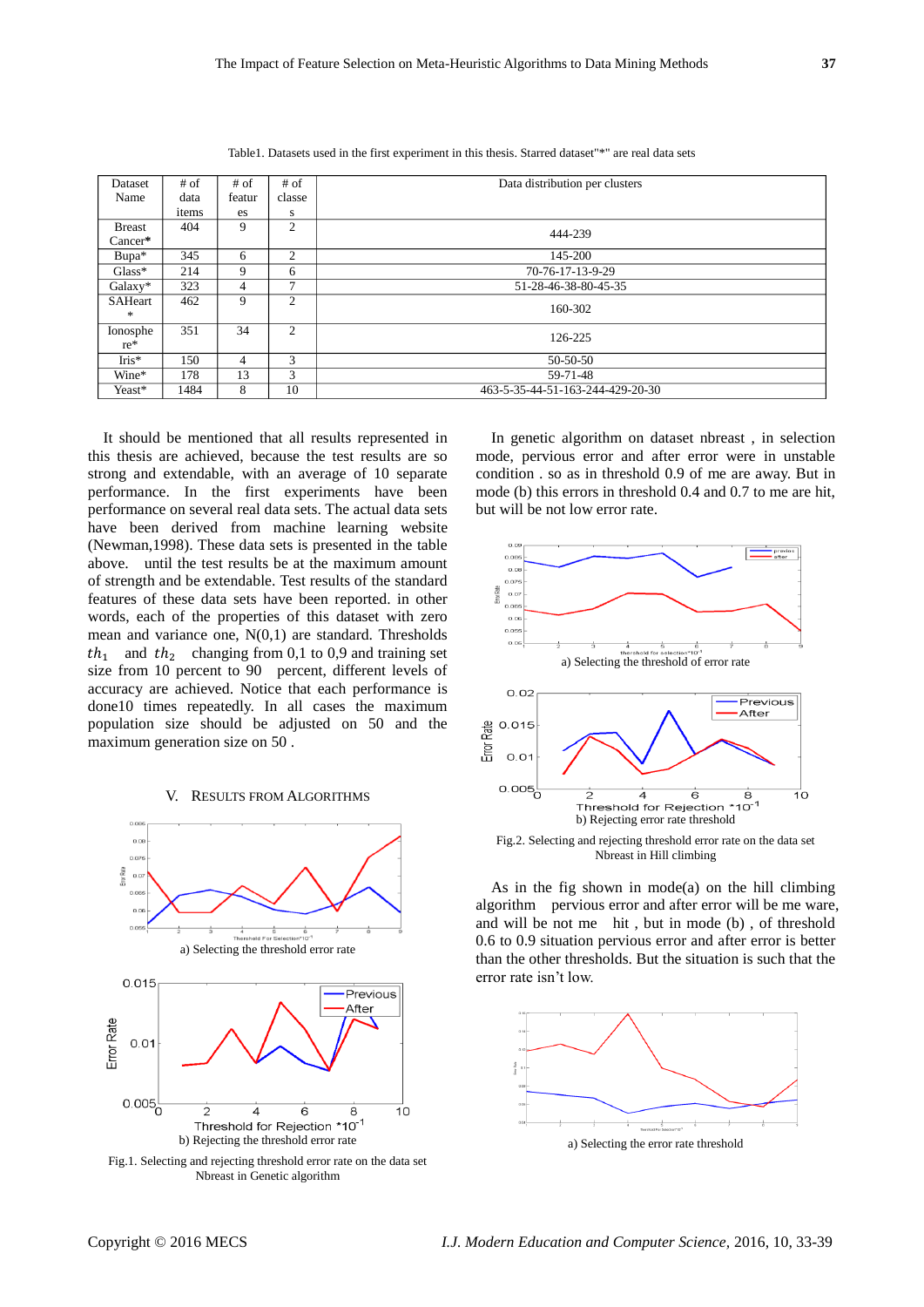

Fig.3. Select and reject threshold error rate on the data set Nbreast in Artificial bee

In bees algorithm in mode (a), situation is not any better. Just in threshold 0.8 pervious and after errors rate are low, but after they were ware. In mode (b) situation in threshold 0.6 to 0.8 pervious error and after error are hit, because situation isn't better.



Nbreast in Big Bang algorithm .

The big bang algorithm on dataset nbreast in mode (a), previous error and after error from are together ware. Situation isn't any threshold better. But in mode (b) in threshold 0.1 and 0.8 error rate than to made (a) have collision but error rate isn't low.





Fig.5. Selecting and rejecting error rate threshold on data set Nbreast in particle swarm optimization algorithm

In particle swarm optimization algorithm on the data set nbreast, in state select, threshold 0.8 to 0.9 situation is favorable. But reject mode, this situation just in threshold 0.8 than to other thresholds is favorable.



Fig.6. Selecting and rejecting error rate threshold on the data set Nbreast in cluster algorithm

In cluster algorithm on data set Nbreast, in mode (a) pervious error and after error situation in threshold0.9 were collision, but in this situation on the data set nbreast in this cluster algorithm then other algorithms are better. Because in this mode errors are nearly. In mode (b), threshold after errors almost 0.5 lowest are error rate and threshold pervious error 0.4 lowest are situation error rate. From these experiments obtained, we conclude that the situation clustering algorithm is better.

# VI. RESULT ANALYSIS AND FUTURE SCOPE

In this study, the efficiency of the proposed algorithm advantages, challenges and innovations have been discussed briefly. A set of feature selecting method based on the collective intelligence methods has been presented. It was shown experimentally that these methods can have no decrease in classifying quality, selecting almost 80% of features. Beside, these experiments showed that clustering method is the best way in finding appropriate features for classifying.